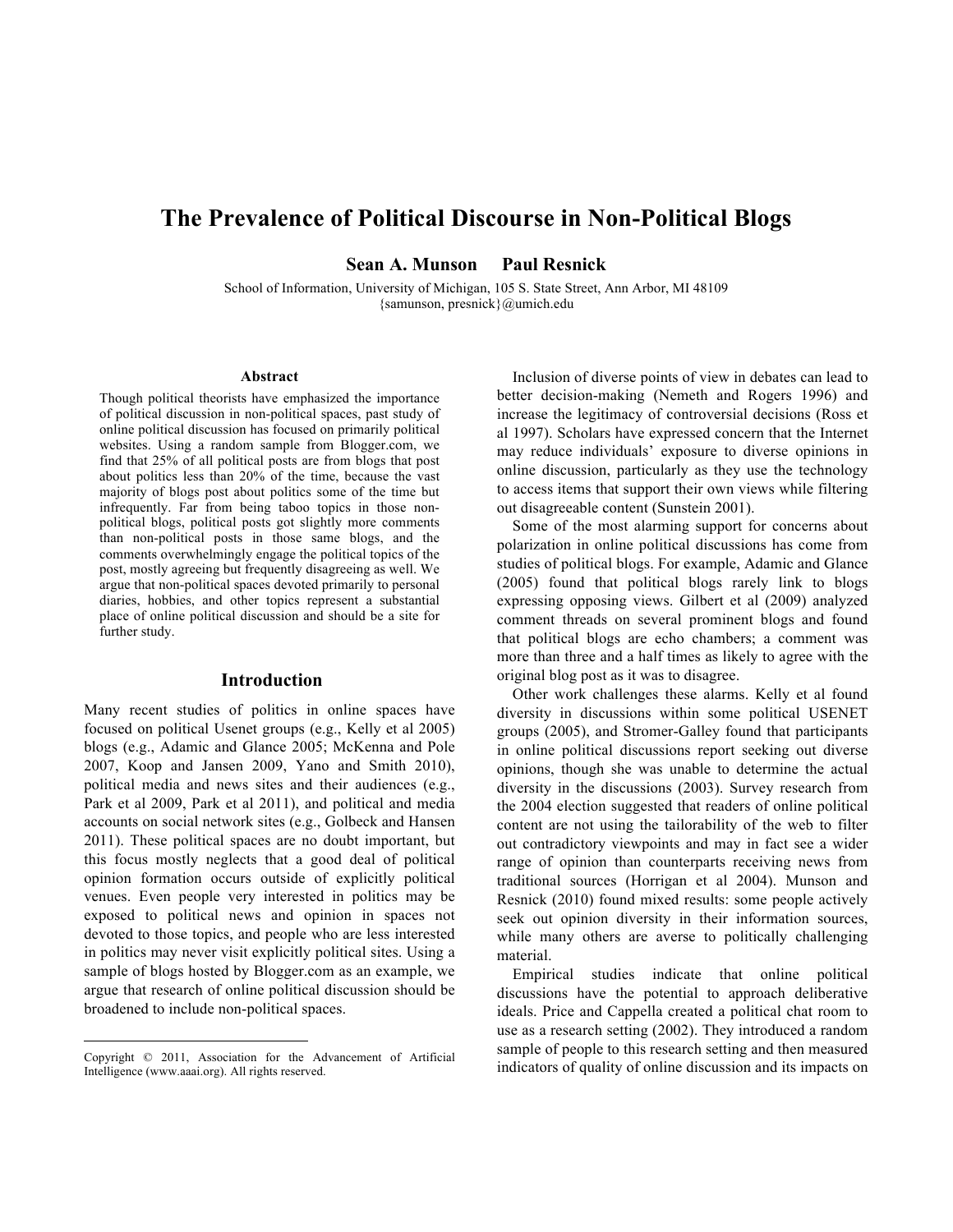participants, including opinion change, opinion quality, electoral engagement, social trust, community engagement, distortions, and alienating effects. The researchers observed positive outcomes in discourse quality and civic engagement.

# **Politics in non-political spaces**

Several decades of work within political sociology has shown that political opinion may be frequently, even primarily, shaped through non-political intermediaries (friends and family members, opinion leaders, etc.) This happens in the broad context of social interactions at times and in places where participants are not explicitly seeking out political information (e.g. Putnam 2000, Habermas 1962) but where "chance encounters" (Sunstein 2001) with opposing views may occur.

Some recent work has shown the value and importance of studying politics online wherever it occurs, even outside of political and news spaces. Researchers found a correlation between the quantity and sentiment of Twitter mentions of candidates on the one hand and both political debate performance (Diakopoulos and Shamma 2010) and election results (Tumasjan et al 2010) on the other. During the 2010 US midterm elections, 8% of online adults reported posting political content to Twitter or another social network site, and 11% said they discovered on a social network site for whom their friends voted (Smith 2011).

When politics comes up in non-political spaces online, we might expect the discussion to more closely approximate deliberative ideals than conversations in political spaces. The reason is that participants with more diverse views may be present, given that the audience formed around some other topic, and the desire to maintain relationships formed for other reasons may make them more disposed to listen to each other and to make the effort to frame arguments in a way that opponents will understand. If political discussion does occur frequently in non-political spaces online, then, we argue that such spaces will be important settings for study of online political discussion.

Through survey research, Wojcieszak and Mutz (2009) found that political discussion does occur in non-political spaces. People reported that of online apolitical chat rooms and message boards they were part of, between 30% and 70% "ever talked about political topics or controversial public issues." It is not clear, however, how frequently these topics come up or the nature of the discussions. Goel et al (2010) found that Facebook users are often unaware of differences of opinion with their Facebook friends, suggesting that political topics come up infrequently or that people do not reveal their opinions when they do come up.

Eliasoph's investigations of political speech (1998) found that both jokes and serious discussion about politics in social clubs tended to be met with silence rather than provoke a discussion on the topic, either out of ignorance or to avoid expressing disagreement in a social setting where they did not know the opinions of others or knew that others disagreed. Mutz and Martin (2001) also note a tendency to avoid political disagreement in interpersonal relationships in order to promote social harmony, and Noelle-Neumann (1993) found that this is particularly true when in social contexts with diverse views. Given the mixed social contexts of many personal or non-political blogs – where readers may be coworkers, friends, family, acquaintances, potential employers, or strangers – might bloggers choose to stay quiet rather than risking offense?

We are left, then, with important empirical questions. In this paper, we investigate the empirical prevalence of political posts in different types of blogs, and the reactions those posts get. In particular, we answer the following questions:

- How prevalent are political blog posts on non-political blogs?
- Relatedly, what is the distribution of political blog posts across different categories of blogs?
- When readers of non-political blogs encounter political posts, do they treat them as taboo, or do they engage with the political content of the post?

# **Methods**

To study these questions, we used a collection of posts and comments from blogs hosted by Blogger.com. Each blog was categorized into one of eight categories and each post was categorized as political or nonpolitical.

# **Data set and collection**

From 6-20 January 2008, we automatically monitored Blogger.com's "recently updated" list, checking it at periodic intervals to identify 23,904 blogs that were written in English, had existed at least since 31 August 2007, and had at least five posts total. On 3 June 2008, we used the Google Data API to download all of the posts for each of these blogs that still existed. This sampling method does introduce some bias into our sample, as blogs with more frequent posts are favored for inclusion. We wanted to ensure that the blogs in the study had some minimum level of activity and audience, so we further constrained our sample to exclude blogs with less than twenty posts and less than five comments total. This combination of the comment requirement and that the blogs existed from August 2007 until at least June 2008 also had the effect of eliminating many spam blogs.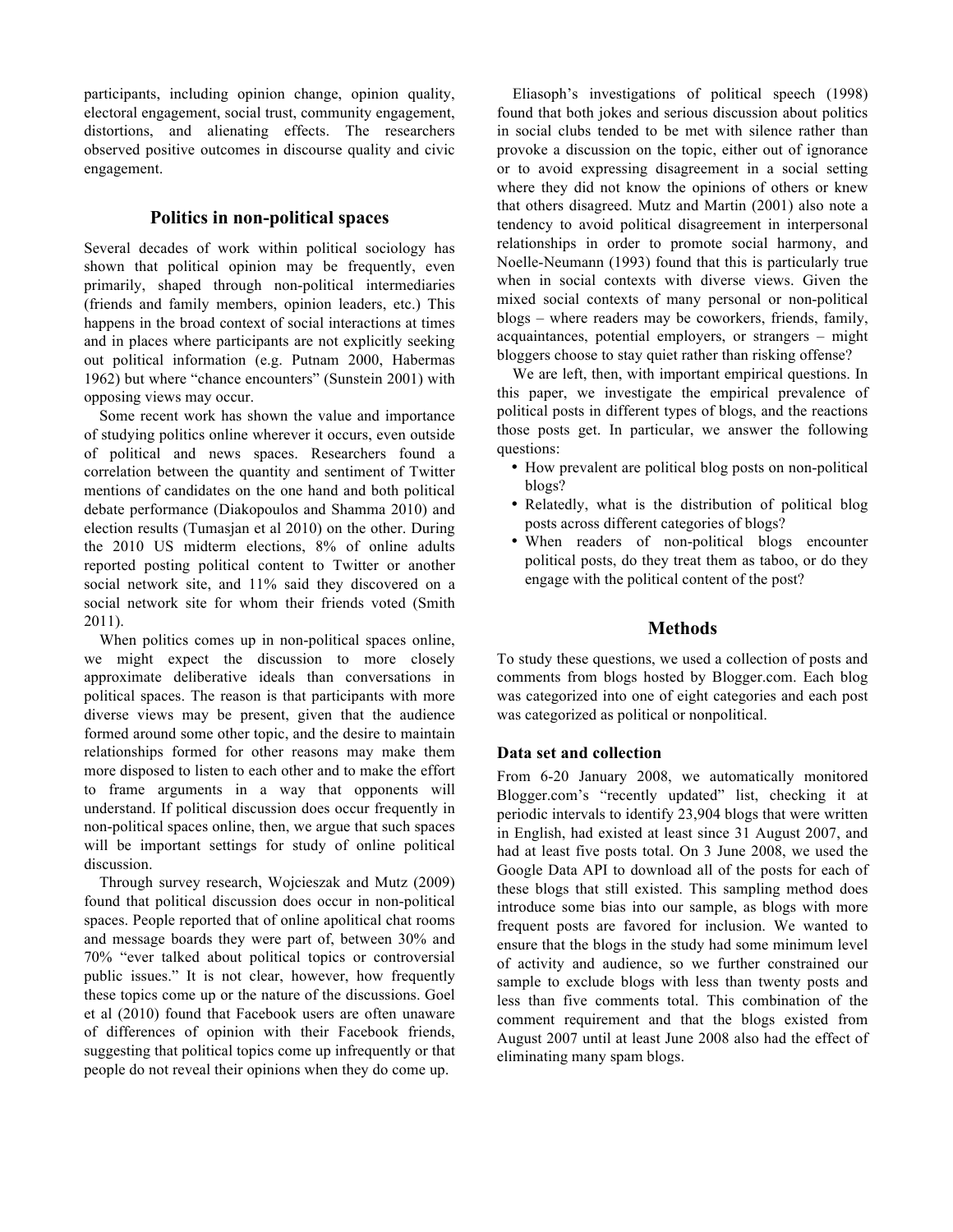# **Classification of posts**

Human coders classified 6,691 posts as political or nonpolitical. These posts were selected through a combination of purposeful and random sampling. Initially, we drew 2000 random posts from the full sample of posts. While coding these posts as political and nonpolitical, we realized that our set of blogs still contained many blogs that were either spam or not written entirely in English, so researchers looked at each blog and removed many non-English and spam blogs, reducing the number of blogs to 8,861 (and the number of sampled posts to 1,691). To increase the number of political posts for training purposes, we coded the originally sampled posts as political or nonpolitical, then identified blogs that had at least one political post in the original sample and drew an additional 4,000 posts at random from those blogs. We also added another sample of 1,000 posts drawn randomly from all of the posts in our sample.

We considered posts about public policy, campaigns, and elected or appointed officials as political, and did not restrict this definition to politics in the United States. Posts were classified as political even if the political content was only a brief mention in a much broader post; that is, we coded for the presence or absence of political remarks, not for the primary topic of the post. Comments (if any) were not included in the text to be classified, so the label was based only on what the post author wrote in the post title, keywords, and body. To assess the validity of this measure, two human ratings (by a researcher and an undergraduate student employee) were collected on a randomly selected subset of 500 of these posts, after the two raters first discussed 25 posts that one researcher rater found to be difficult to classify. The kappa score (Cohen 1960) between the two human raters on the 500 randomly selected posts was 0.969, and so a single rating of the remaining posts was collected. The classification yielded 1,676 political posts and 5,015 nonpolitical posts.

The political posts on nonpolitical blogs took a variety of forms. Some posts encouraged readers to vote. Others asked questions (e.g., a lengthy post discussing a child's illness asks "why can't we get universal healthcare for children?"). Some of these political posts were re-posts of something the author received by email or found on another blog. Others included quick, throwaway references (e.g. a quick complaint about a political figure in the middle of a mostly unrelated post). Some of these posts were also much longer pieces, expressing disapproval about a political figure or action, or talking through their decision about how to vote in an election.

With the human-coded data as a training set, we used Weka (Witten and Frank 2005) to classify each post as political or nonpolitical. For tokens, we lowercased each post and took the 10,000 most common alphabetic strings

|                      | 10-fold cross<br>validation | 1000 random,<br>hold-out posts |
|----------------------|-----------------------------|--------------------------------|
| Accuracy             | 0.965                       | 0.985                          |
| Kappa                | 0.902                       | 0.902                          |
| Specificity          | 0.997                       | 0.995                          |
| Sensitivity (Recall) | 0.869                       | 0.874                          |

**Table 1:** Classifier performance measures

in the training set. Stemming was not used. We then reduced the features using Weka's implementation of correlation-based feature subset selection (Hall and Smith 1999). After evaluating several classifiers, we used Multinomial Naïve Bayes (McCallum and Nigam 1998).

Table 1 presents two sets of performance measures for this classifier. The first is from a 10-fold cross validation on the full set of posts classified by human coders. Because the full set over-sampled political posts, the second evaluation classified the 1000 posts drawn uniformly at random, trained on the remaining 5,691 human-coded posts. The kappa for both tests, 0.902, was well above the benchmark that Landis and Koch (1977) propose for "almost perfect" agreement, 0.81. The sensitivity rate means that, on our random sample of 1000 blogs, 87.4% of political posts were correctly classified as political. The specificity rate means that 99.5% of posts classified as nonpolitical were in fact nonpolitical. Using the full human-coded data for training, the classifier identified 217,727 political posts and 2,136,551 non-political posts, about 10.2% political.

Though simply tallying the posts on any given blog that were classified as political and dividing by total posts gives an estimate of prevalence (percent of posts that are political) for that blog, that estimate would be biased. To see this, consider a blog that posts about politics only one percent of the time, with 10 political posts and 990 nonpolitical ones. In expectation, 8.74 of the 10 political articles will be classified as such. Of the non-political posts, 0.5% will be incorrectly classified as political, about 4.95 posts. Thus, when the true prevalence is 1%, the estimation procedure of simply counting the number of items classified as political, will, in expectation, yield a slightly higher true prevalence estimate, 13.95/1000 or 1.40%. The problem is even worse at the other extreme. If a blog had 100% political posts, on average, only 87.4% would be classified as political and the expected value of the estimate would be 87.4%, much lower than the true 100%. The problem with the naïve estimator is that it does not take into account the error rate of the classifier. The challenge of estimating true prevalence from observed prevalence (*p)* when there is a known error rate in the observation technique (the classifier in our case) has been addressed in medical statistics work (Zhou et al 2002). We generate corrected prevalence estimates (*p\**) on a per blog basis according to the following: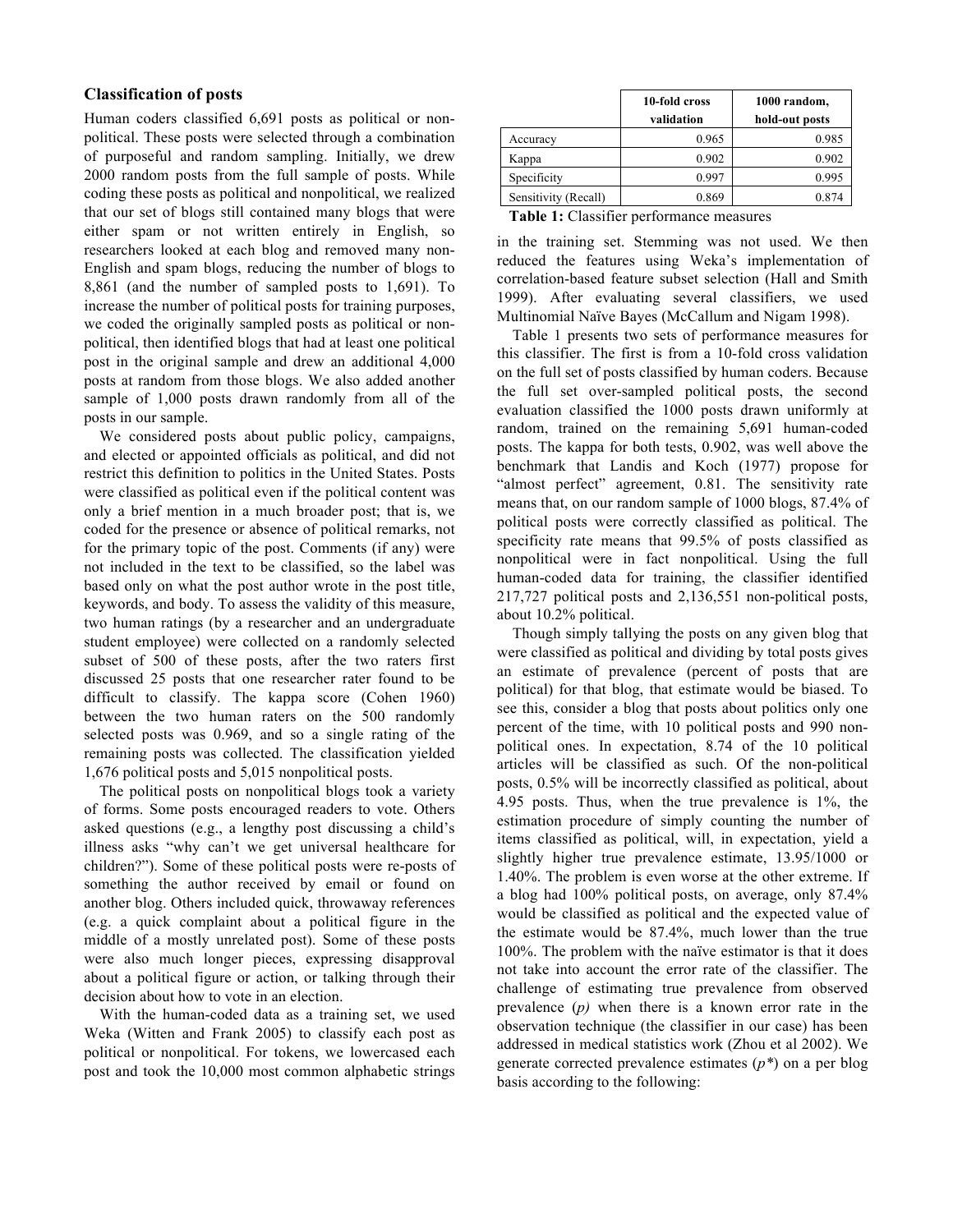| Category                  | <b>Description</b>                                                                                                                                                                                                                                                                                                                              | n    | $\frac{0}{0}$ | Post per week<br>per blog<br>Mean (stdev) | <b>Comments</b> per<br>post<br>Mean (stdev) |
|---------------------------|-------------------------------------------------------------------------------------------------------------------------------------------------------------------------------------------------------------------------------------------------------------------------------------------------------------------------------------------------|------|---------------|-------------------------------------------|---------------------------------------------|
| Diary                     | Individual, group, or family blog with news about life. Includes<br>blogs that are collections of links, images, or videos that interested<br>the author if the collection does not fit into one of the other<br>categories.                                                                                                                    | 5307 | 60.5%         | 3.62<br>(5.17)                            | 2.33<br>(6.10)                              |
| Hobby & Fan               | Blog about a particular hobby, interest, or activity (such as crafts,<br>photography, programming, or cooking). Also includes blogs by<br>enthusiasts of a particular TV show, celebrity, actor, movie, musical<br>group, or sports team. Incudes travel and exercise diaries (e.g.<br>someone who writes about running or cycling as a hobby). | 2148 | 24.5%         | 5.81<br>(5.81)                            | 2.20<br>(8.30)                              |
| Professional<br>$&$ sales | Blog for a trade, educational, or professional association, or<br>containing news, tips, or advice for people in a particular career or<br>line of work, or an official blog to promote a product, service, or<br>event, to interact with customers, or to provide news about a<br>business or other organization.                              | 519  | 5.9%          | 40.1<br>(567.42)                          | 2.20<br>(8.81)                              |
| Politics                  | Blog with commentary or news on issues or controversies in politics<br>and government                                                                                                                                                                                                                                                           | 422  | 4.8%          | 11.89<br>(18.47)                          | 3.11<br>(12.88)                             |
| Religion                  | Blog by/about religious organizations, daily devotionals, or<br>meditations. Does not include life diaries by people for whom<br>religion is a big part of their life.                                                                                                                                                                          | 200  | 2.3%          | 4.06<br>(4.49)                            | 2.06<br>(5.75)                              |
| Civic & issue             | Blog that promotes a <i>particular</i> social or political change, such as<br>an environmental organization                                                                                                                                                                                                                                     | 81   | $0.9\%$       | 7.85<br>(13.12)                           | 1.35<br>(3.71)                              |
| Health $&$<br>Wellness    | Blog with tips, suggestions, support, or advice for health and/or<br>wellness. Includes patient diaries and blogs with advice about<br>exercise for health.                                                                                                                                                                                     | 66   | 0.8%          | 3.75<br>(3.87)                            | 2.16<br>(5.91)                              |
| Ethnic /<br>cultural      | Blog about a particular culture or heritage.                                                                                                                                                                                                                                                                                                    | 22   | 0.3%          | 2.27<br>(5.54)                            | 1.35<br>(2.92)                              |

**Table 2:** Blogs by category. Descriptions are those provided to Mechanical Turk workers.

$$
p^* = \frac{p - (1 - specificity)}{sensitivity - (1 - specificity)}
$$

! negative. When the observed rate p was 10%, we estimate For example, when the observed rate  $p$  was 1%, we estimate a lower adjusted rate *p*\* of 0.6%, and when the observed  $p$  is less than 0.5%, the adjusted  $p^*$  will be an adjusted rate  $p^*$  of 10.9%. And when the observed rate *p* was 70%, we estimate an adjusted rate *p*\* of 80.0%.

We then use our corrected estimates of  $p^*$  to generate revised estimates of the total number of political and nonpolitical posts on each blog. We sum up those estimates to estimate the cumulative prevalence of political posts in various collections of blogs, including the collection of blogs that rarely if ever contain political posts. Note that when  $p^*$  is negative for a blog, that blog's contribution to the estimated cumulative total will be negative. This procedure is equivalent to adding up the number of posts for a whole collection that were classified as political or non-political to generate a value *p* for the collection, and then applying the correction to generate a value *p\** for the whole collection.

#### **Classification of blogs**

We then classified each of these blogs according to genre. To do this, we used Amazon's Mechanical Turk micro-task market. Each blog was shown to five users of Mechanical Turk, who were each asked to enter the title of the blog (as



**Figure 1.** Most blogs have few political posts.



**Figure 2.** Many political posts appear in blogs that each have few political posts.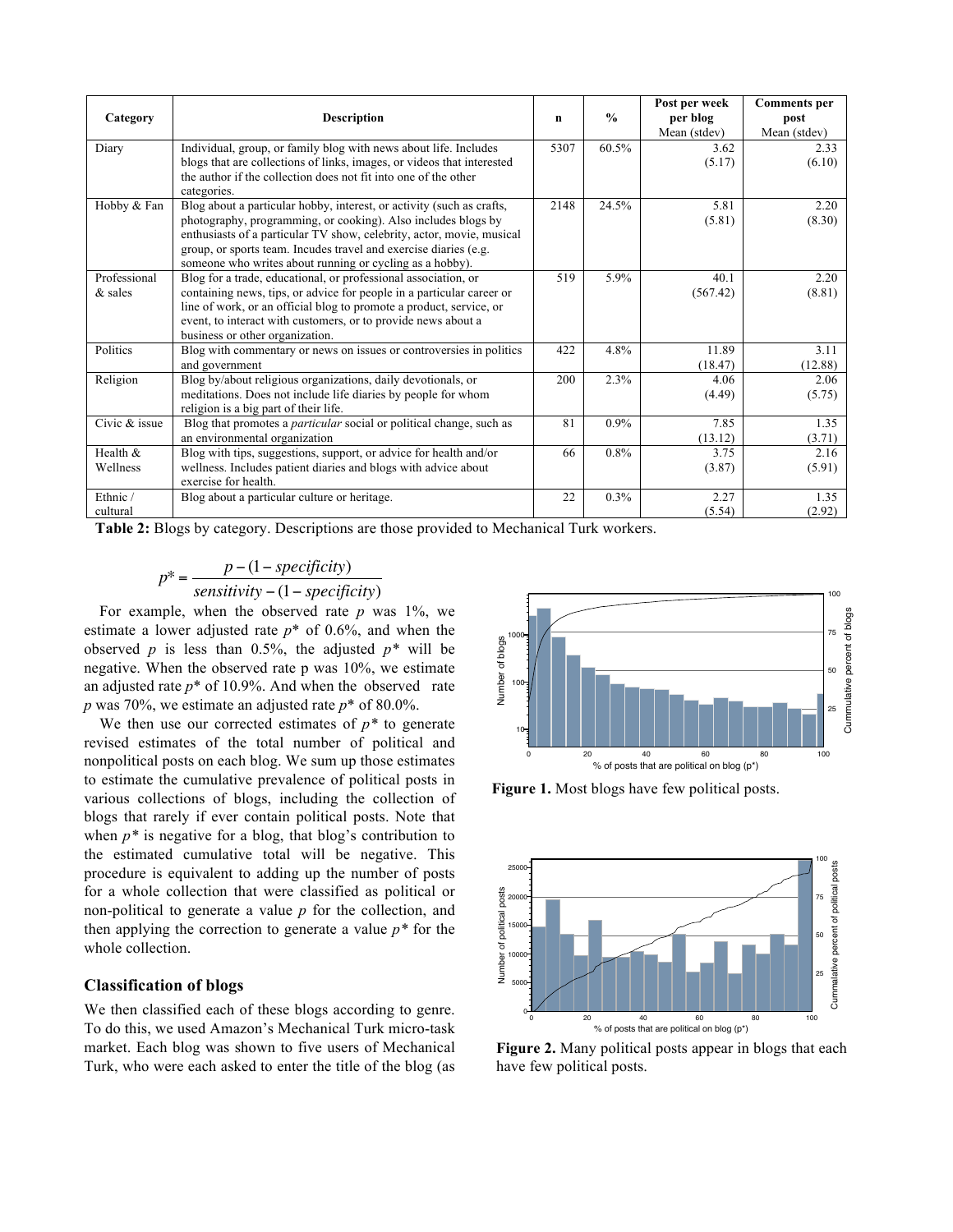a check to ensure the rater looked at the blog), and to identify the category to which it belonged from a list of eight categories (with brief descriptions; Table 2) or to mark it as a spam blog or a blog not written entirely in English. In some cases, particularly bad workers were identified and their completed tasks were reassigned to other workers, so these tasks received more than five ratings. If the blog was still active, the workers were shown the blog in an iframe; if not, the workers were shown an iframe with text-only copies of the posts and titles. We then used the get-another-label tool<sup>1</sup>, developed by Panos Ipeirotis, to reconcile the ratings from different Mechanical Turk workers (Sheng et al 2008). On 315 blogs labeled by both a researcher and the Mechanical Turk process, the overall kappa was 0.72. This classification process also identified 96 additional blogs that were written only partially in English or that were spam; these blogs were removed from our sample. This left 2,354,278 posts from 8,765 blogs.

#### **Results**

The majority of these 8,675 blogs were diary (60.5%) or hobby and fan blogs (24.5%), with political blogs accounting for less than 5% of our sample (Table 2). The political blogs had more posts per week than any other category except for professional and sales blogs, and also had, on average, more comments per post than other blog categories.

Not surprisingly, many blogs in our data set contained no political posts (Figure 1); we estimate that 30% of blogs contained no political posts and another 60% post about politics between 0% and 20% of the time, with an estimated overall prevalence (*p\*)* 3.0%, across blogs that each post about politics less than 20% of the time. Cumulatively, however, because there are so many of these blogs, they account for 25% of total political blog posts (Figure 2).

The frequency of political posts on non-political blogs fluctuated mildly, tracking national political events in the United States (Figure 3), most noticeably the November 2006 election and an increase leading up to and early in the 2008 primary season. The data for early 2006 are noisy because there are fewer blogs in the sample from that time. It is also possible that a portion of the measured increase in political discussion during the primary season results from the classifier having an easier time detecting political posts containing candidates' names.

#### **Prevalence of political posts by category**

The prevalence of political posts varied across the categories (Figure 4). As one would expect, political blogs



**Figure 3.** Portion of total posts, by day, that are political from blogs that are political <20% of the time.



**Figure 4.** Prevalence of political posts by blog category. (box is first quartile, median, upper quartile; whiskers extend from smallest to maximum value, up to 1.5 times the interquartile range; individual blogs are shown as outliers.)

 <sup>1</sup> http://code.google.com/p/get-another-label/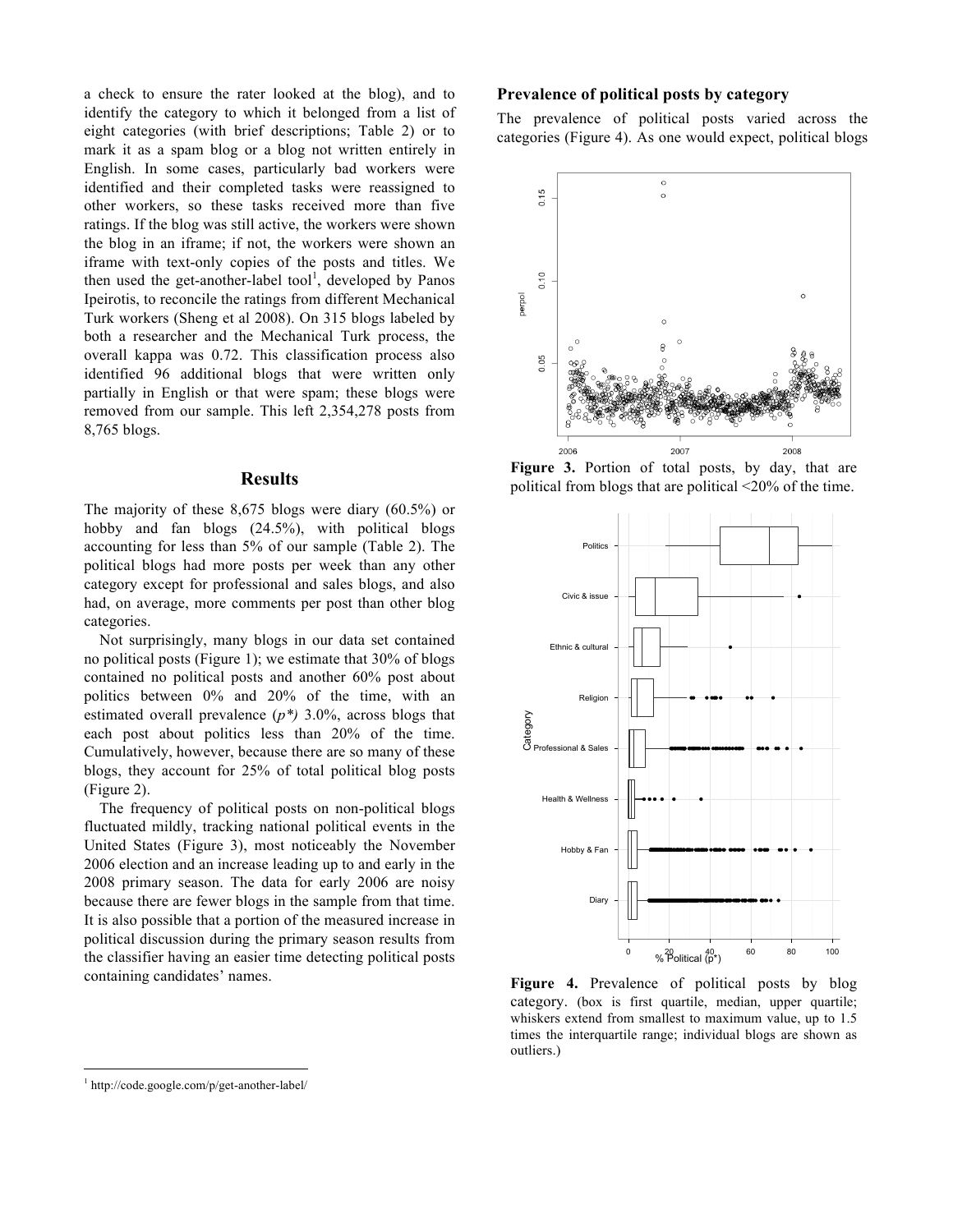had the greatest prevalence of political posts (but even some political bloggers showed quite a bit of difficulty staying on their professed topic), followed by civic and issue blogs, which included town news sites or advocacy sites for a particular issue (e.g., environmental concerns) or a particular group (e.g., LGBT blogs). Some categories showed several more political outliers, such as diary blogs by people who had a lot to say about politics, and hobby or professional blogs where some hobbies or professions might be very connected to political issues (e.g., guns and gun control laws) while others are quite removed (e.g., scrapbooking). In general, all categories except politics and civic & issue had at least three quarters of the blogs with less than 20% political posts. On the other hand, in all categories, even personal diaries, hobby, and health & wellness, at least half the blogs had at least one political post.

### **Are political posts treated as taboo on nonpolitical blogs?**

The next question we addressed using the Blogger.com sample is whether politics is treated as a taboo subject on the non-political blogs. In these non-political contexts, do blog readers simply ignore and choose not to respond to political posts? Do they discourage the author from posting such material? Though exposure to diverse points of view may be achieved simply by having diverse readers encounter political opinions on others' blogs, interaction is required for a deliberative conversation to occur.

Many of the authors seem to be self-conscious about their decision to bring politics into the non-political spaces, beginning or ending the post with statements such as "Rambling, Uninformed, Brutish Political Rant of the Week," "forgive my outrage," "okay, time to get off the soapbox," or "please excuse my rant." This appeared to be particularly true for posts that had politics as their main topic. Future work should examine, in detail, the prevalence and nature of such introductions or warnings before making a political post in a non-political blog.

Despite this written hesitation from the authors, political posts on nonpolitical blogs actually receive about a quarter of a comment more, on average, than nonpolitical posts on the same blog (Table 3). These posts also do not appear to be getting more responses just because they are an exception to the blog's normal content: political posts on political blogs also receive more comments than the nonpolitical posts, suggesting that the political posts on the nonpolitical blogs do not receive more comments simply because they are about a different topic than other posts on the blog. To test whether these results were significant, we computed an OLS regression for the expected comment count on a post based on the mean comments per post on that blog, whether the post was political or not (an

indicator variable), whether the blog was categorized as political or not (an indicator variable), and the interaction effect between whether the post was political and whether the blog was political (Table 4). A political post on a nonpolitical blog is expected to get 0.20 additional comments than a nonpolitical post on the same blog, and a political post on a political blog is expected to get 0.07 more comments than a nonpolitical post on the same blog.

Because many of the political posts on non-political blogs also discussed other subjects, we sought to measure whether the comments on nonpolitical blogs engaged the political content of the post, talked about something else, or discouraged the post's author from discussing politics on their blog. Unfortunately, the classifier for whether a post was political or not was impractical to use on the comments: the comments tended to be briefer, and, taken out of context, were likely to produce unreliable results. Instead, we sampled 250 posts and associated comment threads at random from the political posts on non-political blogs that had at least one comment. Researchers first verified that each of these posts had some political content, and coded it for whether it was about other topics as well. For those that posts were indeed political, we coded each responding comment for:

- whether it was spam,
- whether it engaged the political content of the post,
- whether the commenter agreed, disagreed, or neither with the blogger's political position (according to the criteria for agreement in Gilbert et al 2009), and
- whether the author said the blog post's content did not belong.

|                            |      | Mean comments on       |                           |  |
|----------------------------|------|------------------------|---------------------------|--|
|                            | n    | <b>Political Posts</b> | <b>Nonpolitical posts</b> |  |
| <b>Non-political blogs</b> | 6181 | 2.506                  | 2.250                     |  |
| <b>Political blogs</b>     | 414  | 3.489                  |                           |  |

**Table 3:** Mean comments per post by post and blog type. Includes only blogs with both political and nonpolitical posts.

|                                 |          | <b>Std Error</b> | <i>p</i> -value |
|---------------------------------|----------|------------------|-----------------|
| Intercept                       | $-0.012$ | 0.0015           | < 0.001         |
| Mean comments for blog          | 1.000    | 0.0001           | < 0.001         |
| <b>Political post</b>           | 0.207    | 0.0298           | < 0.001         |
| <b>Political blog</b>           | $-0.158$ | 0.0468           | < 0.001         |
| Political post * political blog | $-0.138$ | 0.0777           | 0.075           |

**Table 4:** OLS regression for expected number of comments on a post, given the blog's average number of comments per post, whether the post was political, and whether the post was political. *n*=2,354,278 posts across 8,765 blogs. Robust standard errors from clustering by blog according to the Huber-White method.  $F(4, 8764) = 3.862e+05$  ( $p<0.0001$ ); adjusted  $R^2$  = 0.3962.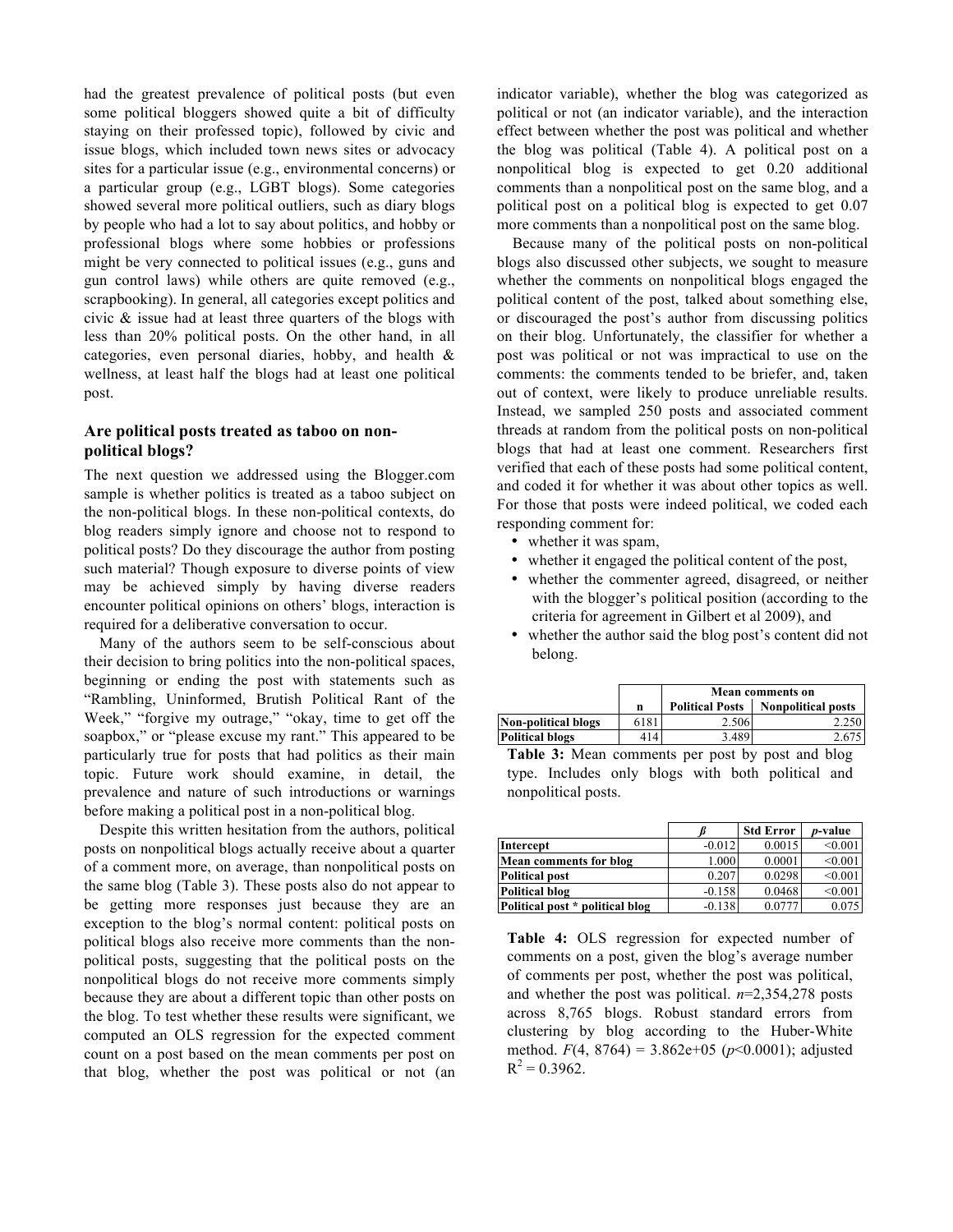|         | <b>Decision</b>                                           | % agree | к    |
|---------|-----------------------------------------------------------|---------|------|
|         | Had some political content?                               | 100%    | 1.00 |
| Post    | Had other, non-political topics?                          | 100%    | 1.00 |
|         | Spam?                                                     | 98%     | 0.87 |
|         | Engaged political content of<br>post?                     | 93%     | 0.79 |
| Comment | Agreed, disagreed, or neither<br>with post's author?      | 91%     | 0.84 |
|         | Said the blog post's political<br>content did not belong? | 100%    | 1.00 |

**Table 5:** Inter-rater reliability on 56 comments on 42 blog posts.

In total, we coded 1188 comments on 244 posts (the other 6 had been misidentified as political); 23 of these comments were removed as spam comments. 56 comments on 42 posts were coded by at least two researchers; interrater reliability on each of the coding categories is shown in Table 5.

Of these 244 political posts on nonpolitical blogs, 60 (25%) also talked about at least one other subject that was not politics. The posts had an average of 4.8 non-spam comments per post, which drops to 990 comments (an average of 4.1 per post) once comments by the blog post author are excluded.

Because many of these posts contained other topics, and because even a political post might prompt a friend to post a comment about simply catching up, we needed to know how many of these comments engaged the political content of the original blog post or a subsequent comment. 961 (83%) of the 1165 total comments, and 823 (83%) of the comments by people other than the blog post author, engaged the political content in some way. While a more thorough analysis of the discourse quality is beyond the scope of this paper, we note that these comments included a mix of thoughtful critiques of policies, personal stories, advocacy for candidates and issues, and ad-hominem attacks on or crass jokes about the appearance or behavior of politicians and their family members. Only two comments (0.2%) suggested that politics did not belong on the blog.

We next looked at the rates of agreement and disagreement among the political comments on these nonpolitical posts, considering just the comments by someone other than the blog author. Of these comments, 334 expressed agreement with the post's author (41%), 119 expressed disagreement (14%), and 370 (45%) expressed neither disagreement nor agreement or were balanced between the two. This deviates only slightly from the agreement to disagreement ratio that Gilbert et al found among political blogs (47% agreement, 13% disagreement, and 40% neither), though it does so in the direction of

| Engaged political content of post |  |
|-----------------------------------|--|

*Among comments engaging with political content*

|           | agreement          | 334 | 41%    |
|-----------|--------------------|-----|--------|
| Expressed | neither / balanced | 370 | 45%    |
|           | disagreement       | 119 | $14\%$ |

**Table 6:** Analysis of 990 comments by people other than the post author and not by spammers on 244 political posts on nonpolitical blogs.

slightly more disagreeing or neutral comments (an agreement to disagreement ratio of 2.9 rather than 3.6).

# **Discussion**

The volume of political discussion on non-political blogs from Blogger.com is substantial, both in the posts and the comments on these posts. This offers some support for Wojcieszak and Mutz's finding that people report more exposure to cross-cutting political opinions in non-political online spaces than in political ones, in that political discussion does exist on non-political blogs. This work adds an important qualifier, though: even if people are encountering challenging or disagreeable political opinions when reading non-political blogs, they are at best only slightly more likely to voice that disagreement in the blog comments than commenters on political blogs. A variety of factors may contribute to the high agreement to disagreement ratio observed in the comments, including political homophily among social networks (Goel et al 2010) and a tendency of those to disagree to stay quiet in order to maintain social harmony (Noelle-Neumann 1993).

We might expect similar volumes of political discussion in at least some other online non-political spaces – other blogging services, forums, and mailing lists. The results of a Pew Internet and American Life Project survey (2011) show that a portion of adults are publicly posting political content and supporting or following political figures and issues on Twitter and other non-political social network sites, and even more are learning about their friends' political preferences as a result of these actions. One important direction for future research is to investigate how different formats and design features differ in their affordances for political discussion. For example, it may be that blogs are treated as a zone of personal expression and so it is socially acceptable for the author to write occasionally about politics, while the same freedom may not occur in forums or email lists that have formed around non-political topics.